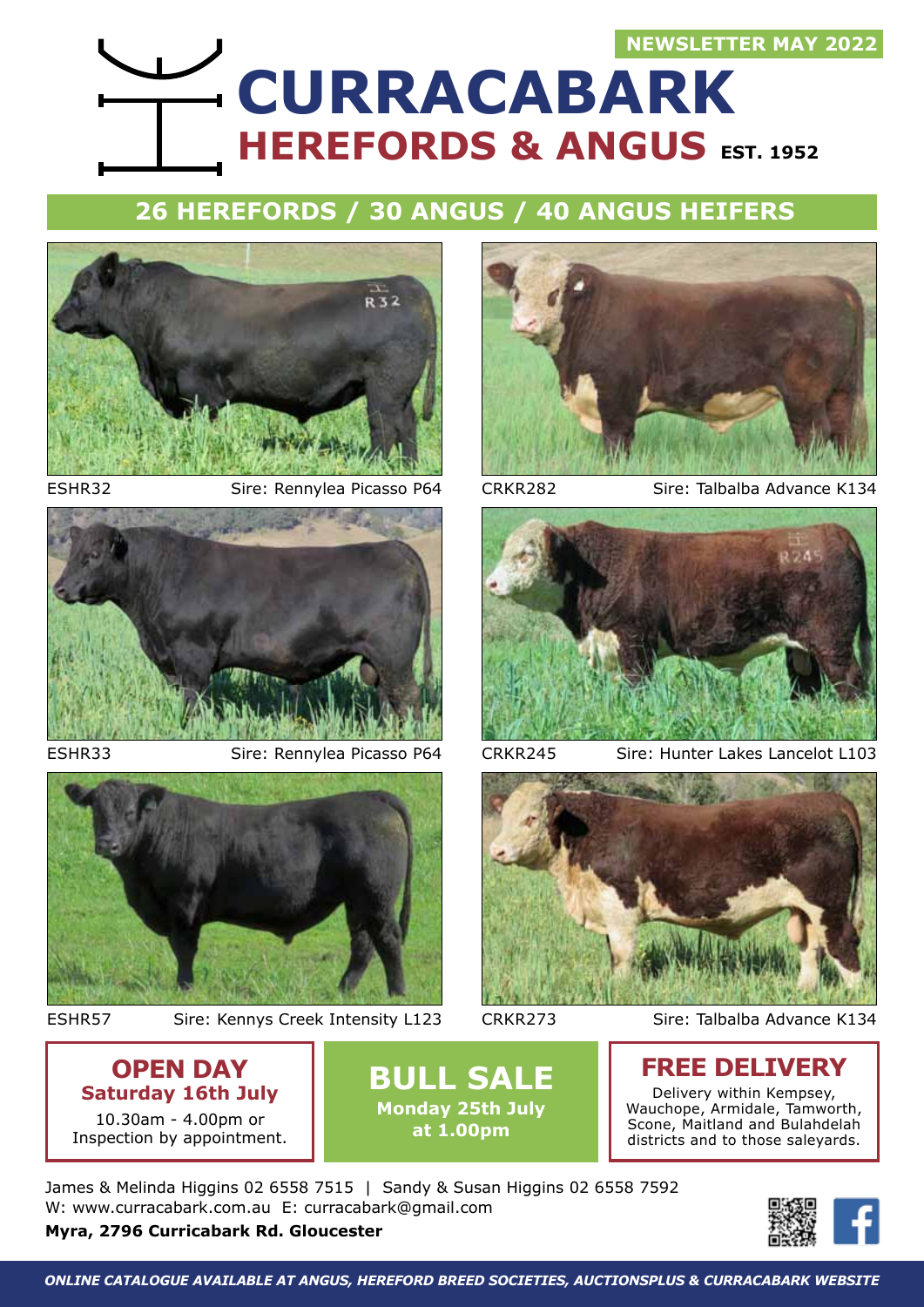## **HEREFORDS & ANGUS 2022 CURRACABARK**

It has certainly been a momentous year of record high growth rates and cattle sales for producers and traders. Whilst there has been a smaller easing of prices at the time of writing in mid-May, well-bred and presented cattle are still worth exceptional money and the projections from MLA are for a continuing strong market going forward.

With all our breeding decisions based on higher returns for the commercial sector, we continue to raise the bar of the standard of genetics we want from outside and homebred animals. This is across all aspects of genetics through a balance of higher performance and continuing structural correctness. We avoid selection on only a few traits and a significant difference in parentage resulting in too much underperformance from the high percentage of throwbacks to the lesser traits sneaking in with this approach, eg. too thin, too lightly muscled.

As we progress into our 4th generation of managing the Curracabark Genetics here, we recall that Herefords were introduced in the 1920s and Angus in the 1930s. Many of the early Hereford bulls were bought at the Sydney Royal Show which was the big event and there were very few on property sales. Early Angus bulls were from Belltrees, Scone and were walked over the Barrington Tops via Tomalla. A slow, hard slog for man and beast with a large mountain lift!

With 2022 being our 70th year of breeding registered cattle on Curracabark the highlight continues to be both the many great cattle enthusiasts we meet, be it with their 10 or 10,000 cows, and the successes they have had with our genetics.

In the last decade or so we have added 40kg dressed weight to our cull females through genetics, whilst maintaining high calving ease, fertility, weaning weights and have increased IMF levels. These are very antagonistic traits and require due diligence of selection and early culling. That is an increase of 12.5%, which this year equals an extra \$320 per head. For us this is a very accurate yard stick of our herd's performance, and this is very repeatable as these females have been run in the same unimproved hill paddock over the decades with only a short finish period. This is also very transferable to outside herds as these gains are entirely genetic and hence income raising.

Our pasture programme has seen a lot of excessive rain with muddy slopes. Between rain events we have been lucky enough to get great sowing help from Jamie Searle which has made it possible, although being an ex-inland grain farmer, he has found our country to be an interesting challenge!

The feed has been slow to get going however our 2021 pastures have been excellent and have carried the bulls through to mid-May and they should then get a run at newer feed.

The angus team have a group of new sires represented being Rennylea Nuclear N446, Rennylea Picasso P64 and Pathfinder Nucleus N56.

Rennylea Nuclear N446 brings weight, lots of visual muscle and great doing ability. He has three full brothers in other studs including Texas, Glenavon, Onslow and Allendale suggesting good consistency of pedigree.

Rennylea Picasso P64 is our very sound heifer bull with length, genuine muscle, and high IMF in a low-birth-weight bull. Pretty hard to achieve and great for profitability. They are very consistent with Curracabark Rowan R33 & Roman R47 looking smart leaders of the mob.

Pathfinder Nucleus N56 is a big solid resident sire at Pathfinder with high indexing data for all the commercially profitable reasons being growth, docility, scrotal, weight, muscularity and high IMF.

The Hereford bulls include the last of the great horned sire Talbalba Advance K134, whom we have sold on to Kylandee Herefords. His sons have been growthy, wellfleshed, quality bulls and his daughters will be a real strength in our herd going forward with the calves of the 2-year-olds standing up well with the mature cows' calves. Polled Hereford bulls are led off by sons of the high use sire Hunter Lakes Lancelot and resident sire Kerlson Pines Keystone. Both are sires with softness, quality and doing ability

All bulls are fully vaccinated, genetic condition tested, fertility tested and sire verified. There will be around 45 Angus females, from 11 months and 20-22 months unjoined and PTIC red tag 30-34 months heifers.

We look forward to seeing you at our inspection day on the 16th of July and/or sale day on the 25th of July.

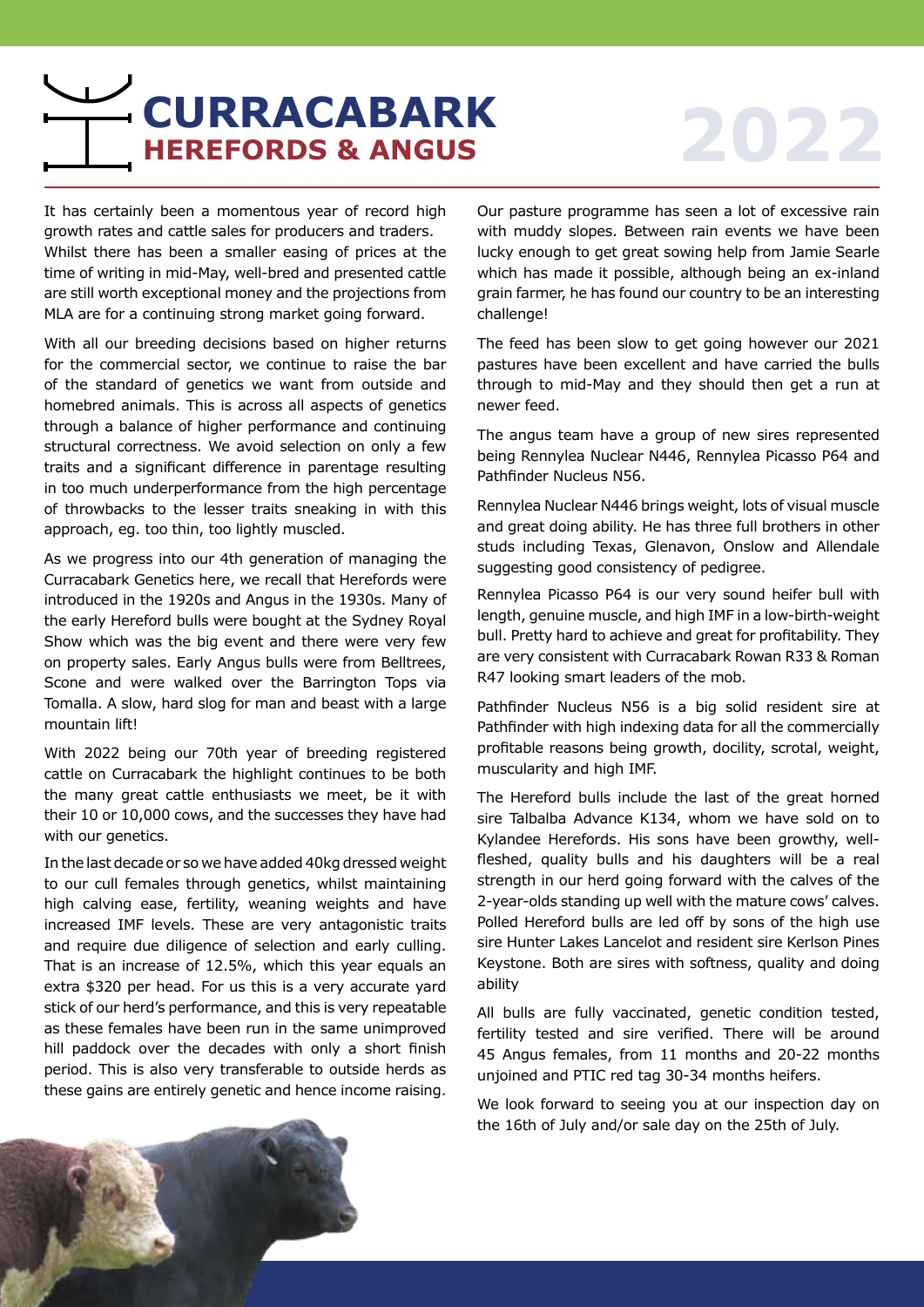### **CURRACABARK GENETICS PERFORM**



**Cameron Laurie Partnership**

Our programme of buying higher performing Angus bulls and an aggressive culling programme has seen our weaning weights increase by 50 kg/head in four years. Curracabark bulls and cows have contributed to this genetic gain and their breeding expertise continues to be an integral part of our ongoing endeavour.

*Cameron Laurie - Rawdon Vale*



**NenA Hicks**

I have been using Curracabark bulls for quite a while now and they produce beautiful soft and quiet calves. The steers have been selling really well in Tamworth

*Nena Hicks - Nowendoc*



**Weegoona Pastoral**

We have been purchasing Curracabark bulls for several years now and are extremely happy with them. They come out of joining in great condition working in hilly country and have great conception rates. Their progeny performs very well in our backgrounding operation hitting all markets at the lead of their mob.

*Nick West - General Manager - Nowendoc*



CRKR240

Sire: Hunter Lakes Lancelot L103



CRKR223 Sire: Tarcombe Unique N121 ESH21S3 Sire: Rennylea Picasso P64